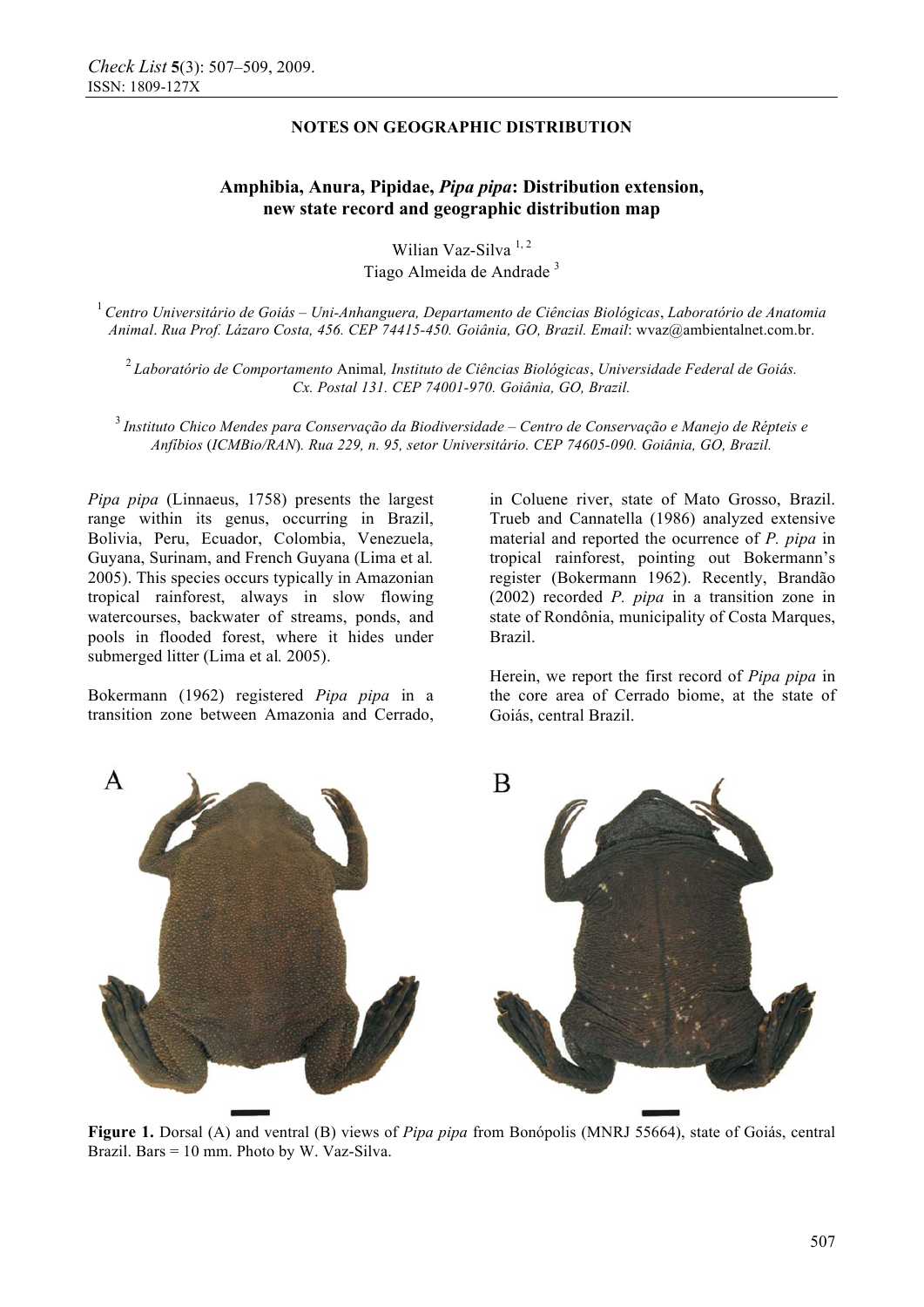## **NOTES ON GEOGRAPHIC DISTRIBUTION**

On 29 May 2008, a single specimen of *Pipa pipa*  (MNRJ 55664) (Figure 1) was captured (permition number AGMARN 015/2008) in a deactivated pitfall trap with drift-fence. The trap was located in aluvial forest with riparian vegetation at Gregório river bank (13°41'36" S; 43°51'53" W), municipality of Bonópolis, state of Goiás, central Brazil (Figure 2). Gregório river is an affluent of the left bank of Crixás Açu river, a large affluent of Araguaia river. The new record extends the known distribution range of *P. pipa*  ca. 110 km south from Costa Marques (Brandão 2002).

*Pipa pipa* is rarely found in terrestrial environment due to its aquatic behavior, thus we considered its capture in a pitfall trap as uncommun. Brandão (2002) and Garda et al. (2006) collected specimens of *Pipa* in pitfall traps after heavy rains that flooded the buckets.

Species that typically occurs in Amazonia, Pantanal, Chaco, Caatinga and Atlantic Forest can occasionally be found in transition zones with Cerrado (W. Vaz-Silva, pers. obs.). Our record in a Cerrado gallery forest reinforces the importance of preserving riparian environments for biodiversity conservation.



**Figure 2.** Geographic distribution of *Pipa pipa* (Linnaeus, 1758) based in literature data [ $\bullet$  = Bokermann (1962);  $\bullet$  = Trueb and Canatella (1986);  $\mathring{A}$  = Brandão (2002);  $\mathring{A}$  = Lima et al. (2005)] and our record ( $\star$ ).